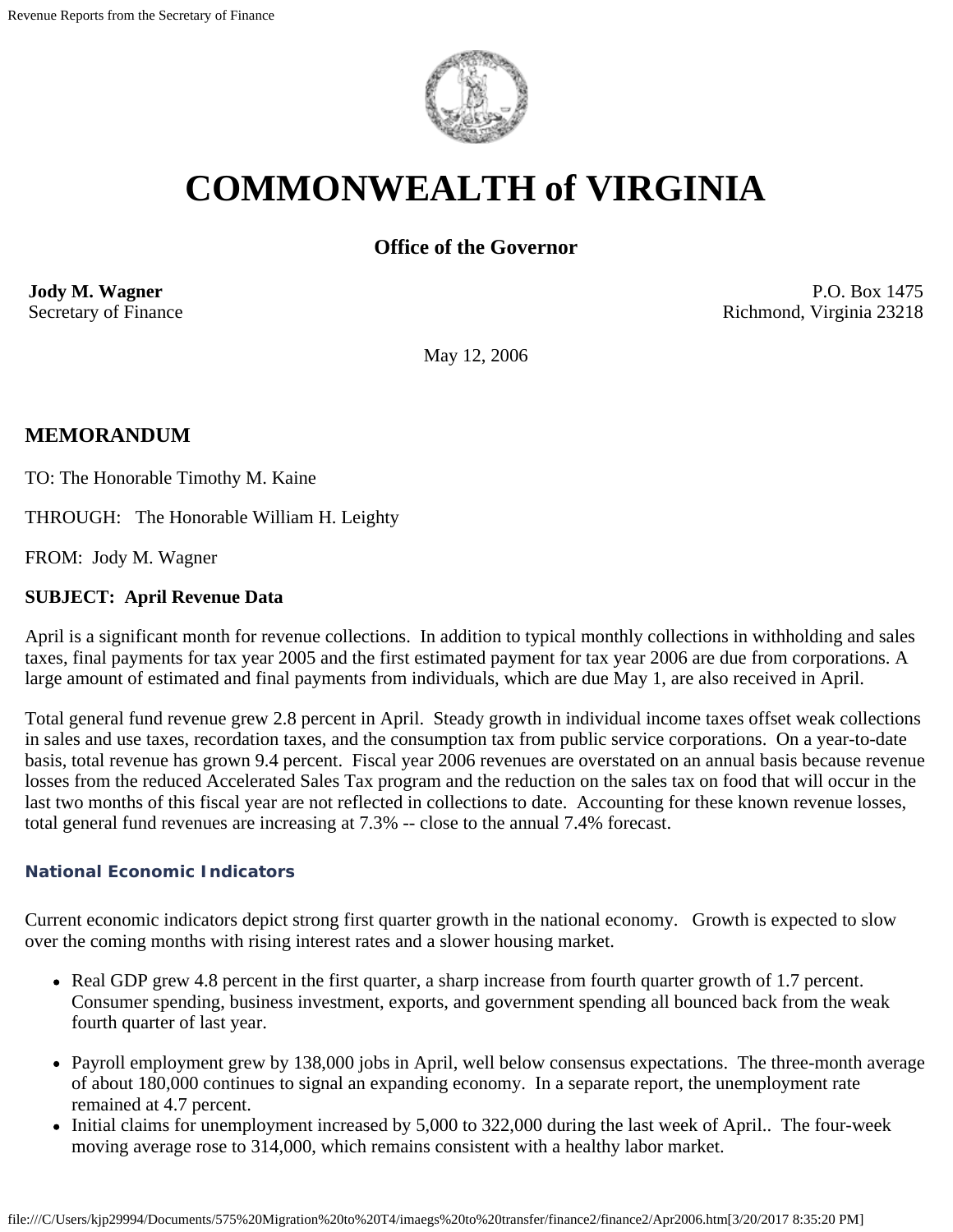- The Conference Board index of leading indicators fell 0.1 percent in March, slightly below expectations. The sixmonth annualized growth rate of 3.8 percent rose from February's 2.2 percent, and is consistent with strong first quarter growth moderating to slower growth in the second quarter.
- The Consumer Price Index rose 0.4 percent in March, following a modest 0.1 percent increase in February. Although rising energy prices contributed to the increase, core inflation rose 0.3 percent for the month, bringing the annual rate of core inflation to 2.8 percent.
- The manufacturing sector remains healthy -- the Institute of Supply Management index rose from 55.2 to 57.3 in April.
- The Conference Board's index of consumer confidence rose two points to 109.6 in April, its highest level since May 2002.
- The Federal Reserve raised the federal funds rate another 25 basis points to 5.0 percent at its meeting on May 10.

## **Virginia Economy**

In Virginia, payroll employment grew 2.2 percent in March. Growth in Northern Virginia remained well above the rest of the state, with a 3.6 percent gain. Jobs in the western MSAs grew by 2.9 percent, followed by Richmond-Petersburg with 1.9 percent, and Hampton Roads with 1.8 percent growth. The unemployment rate decreased from 3.3 percent to 3.2 percent in April.

The Virginia Leading Index rose 0.2 percent in March following a 0.5 percent gain in February. Growth was driven by a 2.1 percent increase in auto registrations. Ten of the eleven metro areas in Virginia saw an increase in their index, with the leading index for Hampton Roads falling for the month.

## **April Revenue Collections**

Total general fund revenue grew 2.8 percent in April. Steady growth in individual income taxes offset weak collections in sales and use taxes, recordation taxes and the consumption tax from public service corporations. Through April, total revenue has grown 9.4 percent over the same period last year. Fiscal year 2006 revenues are overstated on an annual basis because revenue losses from the reduced Accelerated Sales Tax program and the reduction on the sales tax on food that will occur in the last two months of this fiscal year are not reflected in collections to date. Accounting for these known revenue losses, total general fund revenues are increasing at 7.3% -- close to the annual 7.4% forecast.

**Individual Income Tax Withholding (54% of general fund revenues):** Collections of payroll withholding taxes grew a solid 6.5 percent in April, despite one less deposit day than last year. Year-to-date withholding growth is 6.4 percent – very close to the projected annual growth rate of 6.2 percent.

**Individual Income Tax Nonwithholding (17% of general fund revenues):** April is a significant month for nonwithholding receipts. Final payments for tax year 2005 and the first estimated payment for tax year 2006 are both due May 1.

April collections were \$620.7 million compared with \$591.1 million in April of last year, a 5.0 percent increase. The growth rate is somewhat misleading because this source jumped a sharp 35.2 percent in April 2005. Most of the remaining fiscal year 2006 collections will occur in May. Estimated and final payments will continue to be processed in May; accordingly, it is important to consider April and May collections together to accurately assess growth in this source. The final estimated payment for this fiscal year is due June 15.

**Individual Income Tax Refunds:** This month, TAX issued \$317.5 million in refunds compared with \$322.7 million in April of last year. Fiscal year-to-date, refunds are 1.0 percent below the same period last year. For the filing season beginning January 1, TAX issued about 2.1 million refunds, similar to the number issued in the same period last year.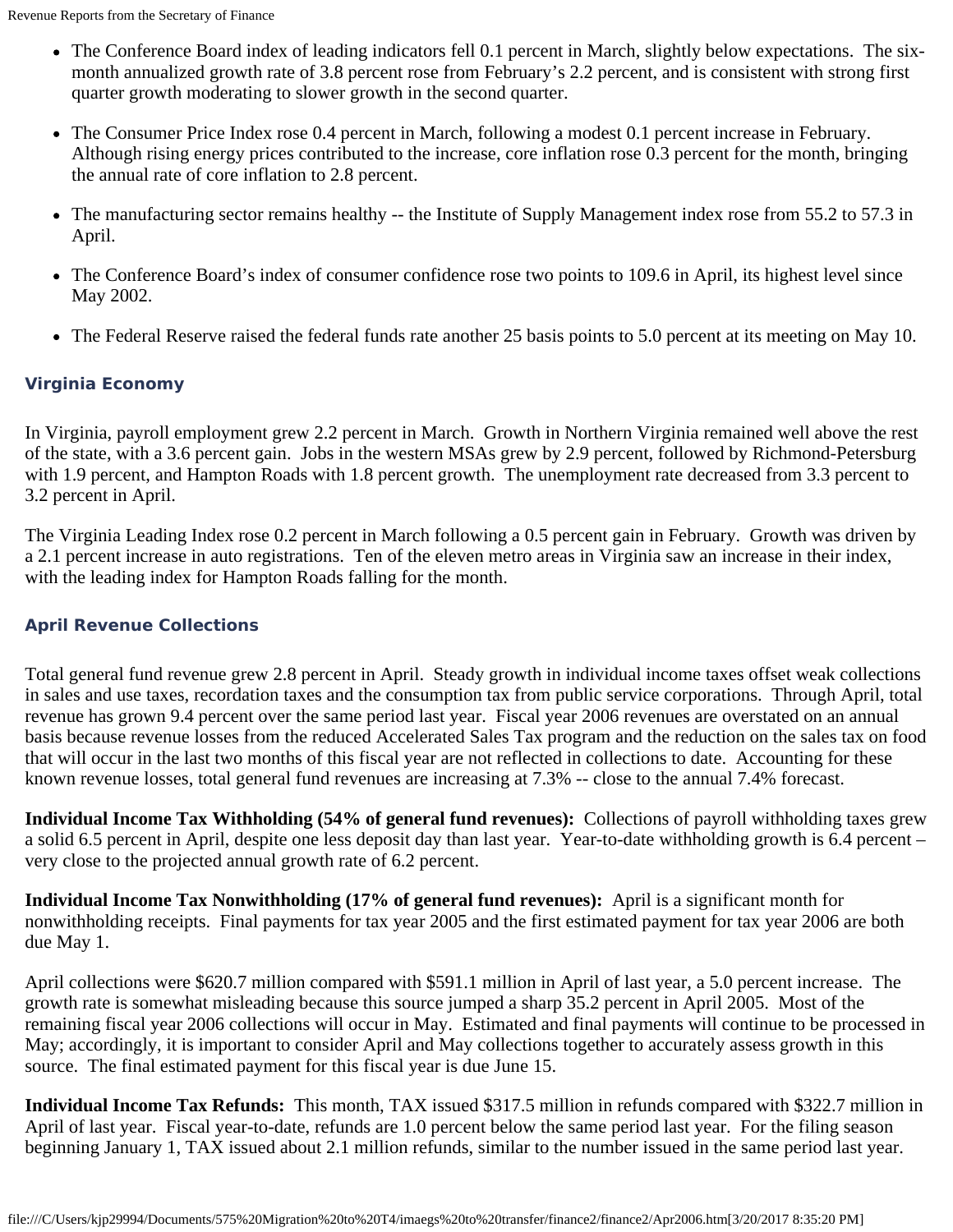**Sales Tax (19% of general fund revenues):** Collections of sales and use taxes, reflecting March sales, fell 2.8 percent in April. Adjusting for the effects of tax relief on food, growth was 3.0 percent for the month. One of the reasons for April's weak collections is the occurrence of Easter in April this year, while it was in March last year. Accordingly, Easter sales will be reflected in May sales tax receipts.

Year-to-date growth is 3.2 percent through April, ahead of the estimate of a 3.9 percent decline. However, the reduced Accelerated Sales Tax program will decrease collections by \$200.1 million in June and year-to-date growth is expected to drop to the 3.9 percent forecast decline.

**Corporate Income Tax (6% of general fund revenues):** In April, corporations made their first estimated payment for tax year 2006, and made either a final or extension payment for tax year 2005. Collections of corporate income taxes were \$127.4 million compared with \$124.4 million in April of last year, a 2.4 percent increase.

Gross payments were up 34.3 percent over last year, but a large amount of corporate refunds that typically would have been issued in the fall went out in April. TAX has completed the processing of extension returns filed last fall during the conversion to the new Advantage Revenue accounting system. Through April, collections increased 55.3 percent, well ahead of the annual estimate of 38.1 percent growth.

## **Other Revenue Sources**

|                                                | <b>Year-to-Date</b> | <b>Required to</b><br><b>Meet Estimate</b> |
|------------------------------------------------|---------------------|--------------------------------------------|
| Insurance Premiums Taxes (3% GF revenues)      | $0.2\%$             | 5.1%                                       |
| ABC Taxes (1.0% GF revenues)                   | 5.9%                | $-0.5\%$                                   |
| Public Service Corporations (0.6% GF revenues) | $-2.1%$             | 2.6%                                       |
| Interest Income $(0.7\% \text{ GF}$ revenues)* | 18.0%               | 20.9%                                      |

The following list provides data on April collections for other revenue sources:

\*Interest income for the January-March quarter attributable to nongeneral funds was transferred in April, resulting in negative monthly interest income for the general fund.

**All Other Revenue:** Receipts in All Other Revenue fell 13.9 percent in April -- \$73.6 million compared with \$85.5 million in April of last year. Growth in the largest component of all other revenue -- wills, suits, deeds, and contract fees -- drove growth in this source over the last few years. Collections in wills, suits, deeds, and contract fees (mostly recordation tax receipts) fell 4.4 percent in April, the third consecutive month of flat or negative growth. Year-to-date growth in this source stands at 24.8 percent, ahead of the estimate of 21.3 percent growth. For the fiscal year, collections of All Other Revenue are 6.6 percent above fiscal year 2005, ahead of the annual estimate of 4.0 percent growth.

**Lottery Revenues:** Lottery net profits decreased 3.4 percent for the month. For the month, all games experienced a decline in sales. The first full month of North Carolina Lottery sales impacted Virginia Lottery sales as expected. In addition, reduced discretionary spending due to higher gasoline prices may have also negatively affected sales. With the strong sales growth so far, year-to-date net income growth rate of 11.1 percent is well ahead of the projected 2.4 percent annual rate.

**Transportation Revenues -- Motor Fuels Taxes:** Motor fuels tax collections increased by 3.4 percent in April and 2.1 percent in fiscal year 2006. The combination of refinery maintenance and the transition to ethanol-based reformulated gasoline drove gas prices considerably higher over the past few weeks. As these supply pressures dissipate, gas prices are expected to soften. The potential for midsummer price spikes exists if demand increases or supply is threatened.

**Transportation Revenues -- Motor Vehicle Sales Tax**: Motor sales tax collections fell by 18.8 percent in April, but are still up 1.6 percent in fiscal year 2006. Motor vehicle sales tax collections as defined in the attached revenue report